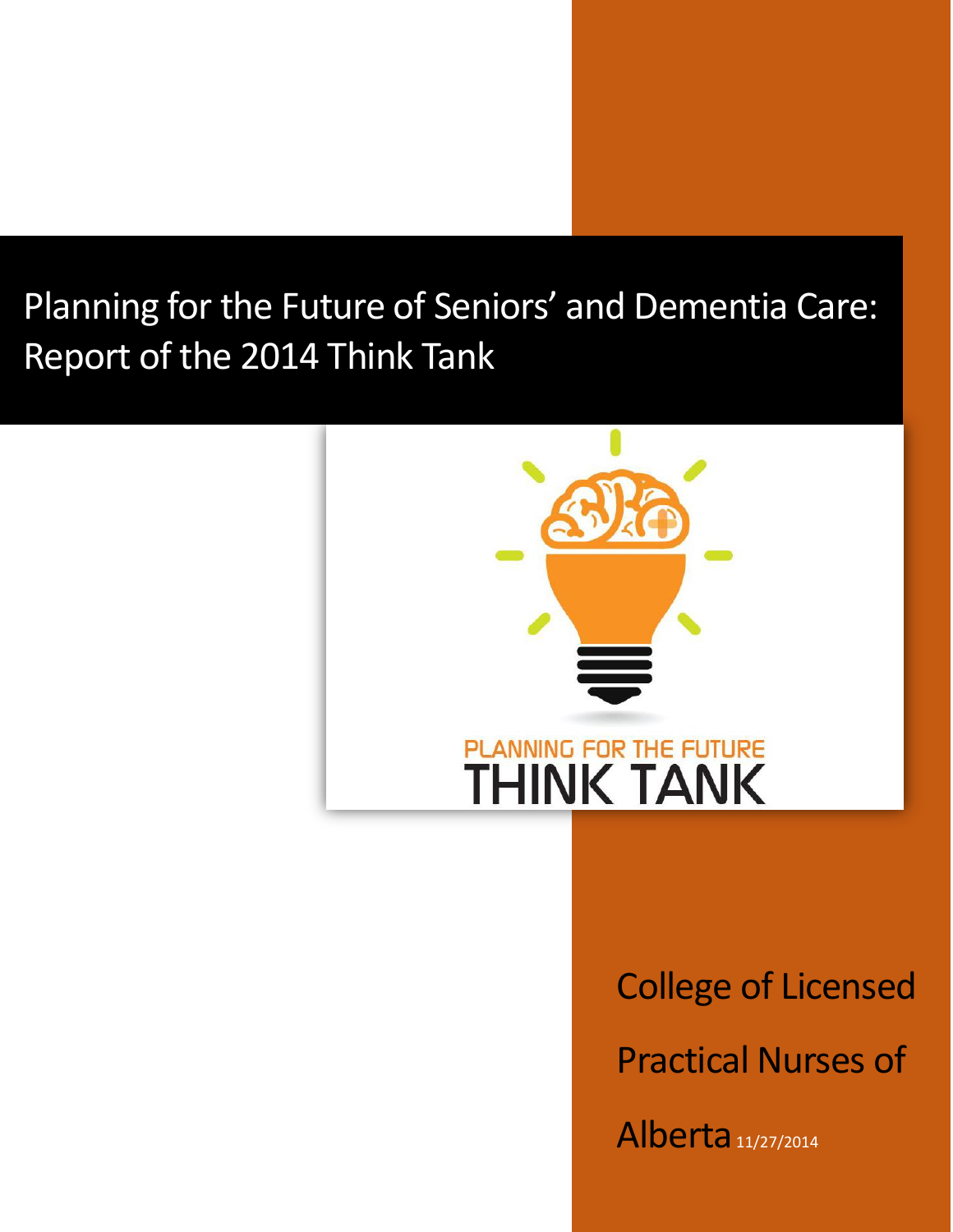## Planning for the Future of Seniors' and Dementia Care

#### Contents

| The Future of Nurses in Dementia Care: Lessons in culture change, care models and education: Dr. David           |  |
|------------------------------------------------------------------------------------------------------------------|--|
|                                                                                                                  |  |
|                                                                                                                  |  |
|                                                                                                                  |  |
|                                                                                                                  |  |
|                                                                                                                  |  |
| Government of Denmark: Caring for the Elderly the Danish Way: Eva Pederson, Director of Policy, Aging            |  |
|                                                                                                                  |  |
|                                                                                                                  |  |
|                                                                                                                  |  |
| Netherlands: A Vision and the Outcome - de Hogeweyk: Eloy van Hal, Facility Manager of de Hogeweyk (The          |  |
|                                                                                                                  |  |
|                                                                                                                  |  |
|                                                                                                                  |  |
| Rising Tide of Dementia in Alberta - Innovative approaches for supporting providers and families: Christene      |  |
| Gordon, Director, Client Services and Programs, Alzheimer's Society of Alberta and NWT  11                       |  |
|                                                                                                                  |  |
|                                                                                                                  |  |
|                                                                                                                  |  |
| Seniors Care, Dementia and Innovation: Dr. Lili Liu, Professor, Rehabilitation Faculty, University of Alberta 13 |  |
|                                                                                                                  |  |
|                                                                                                                  |  |
| Isabel Henderson and Nancy Guebert Co-Leads, AHS Continuing Care Resolution Team; AHS Service Plan for           |  |
|                                                                                                                  |  |
|                                                                                                                  |  |
|                                                                                                                  |  |
|                                                                                                                  |  |

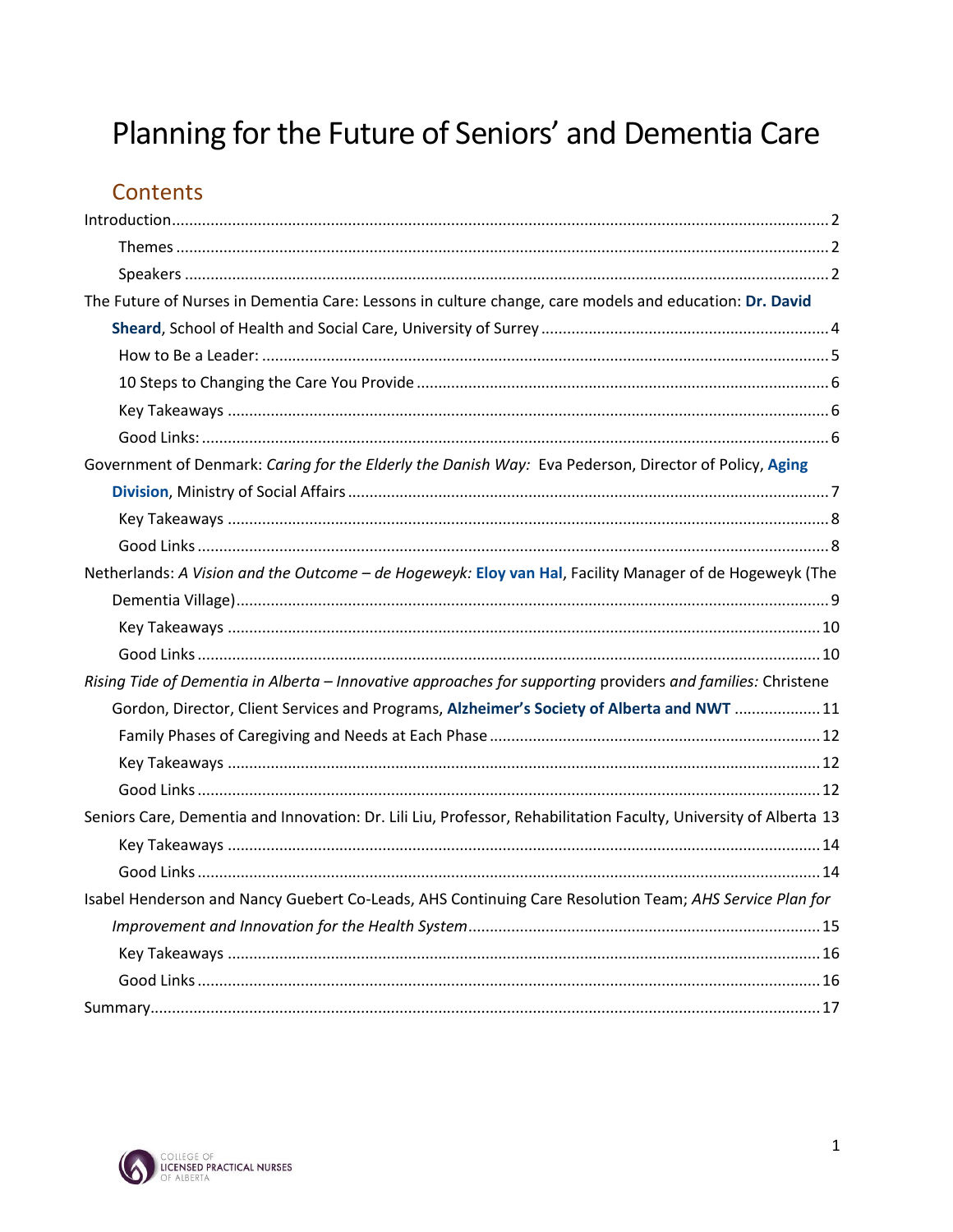## College of Licensed Practical Nurses of Alberta: Planning for the Future of Seniors' and Dementia Care

#### <span id="page-2-0"></span>Introduction

The College of Licensed Practical Nurses of Alberta (CLPNA) believes everyone in the health system needs to be looking forward and working together to create a high quality, responsive health system that meets the challenges of the next 15 or more years. Nowhere is this more critical than in seniors and dementia care. An aging demographic, changing workforce, more care delivered in the community, longer lives and rising rates of dementia are all contributing to a changing landscape and the need for new approaches to the delivery of care and a new definition of quality, patient and family focused care.

On October 23, 2014, the CLPNA hosted its second annual Think Tank. The event brought thoughtleaders from Europe, Canada, and Alberta together with close to 200 invited health care leaders, including professional colleges, educators, employers, government and Licensed Practical Nurses (LPNs). These innovators in the field of seniors care and dementia spoke about new models of care, healthy policy and best practices in dementia and seniors care and what they mean for LPNs, partners and stakeholders in health care. Stephen Lewis, health care economist, facilitated the day's discussions and Alberta Health Minister Stephen Mandel provided opening remarks.

#### <span id="page-2-1"></span>Themes

The day was organized around the exploration of alternate care models, health care policy, implications for the practice of nursing, and nursing leadership. As the day progressed, many moments emerged that touched people's hearts and brought compassion and commitment to the forefront. Emerging themes included the need to bring compassion and graciousness to the way that seniors and people with dementia are supported. Another was the need to rethink how we use the space and programming within our care models so that people are able to live with dignity and respect for their individuality and human rights. At the heart of the day was the challenge to care teams to form relationships with patients and not being distant under the guise of professionalism; good nursing care is engaged and centered around the needs of seniors, not care that is task oriented, sterile and overprotective and controlling.

#### <span id="page-2-2"></span>Speakers

Stephen Lewis described the lineup of speakers as among the best in the world. They included:

 [Dr. David Sheard,](http://www.dementiacarematters.com/davidsheard.html) School of Health and Social Care, University of Surrey, UK: *UK lessons in culture change, care models and education*

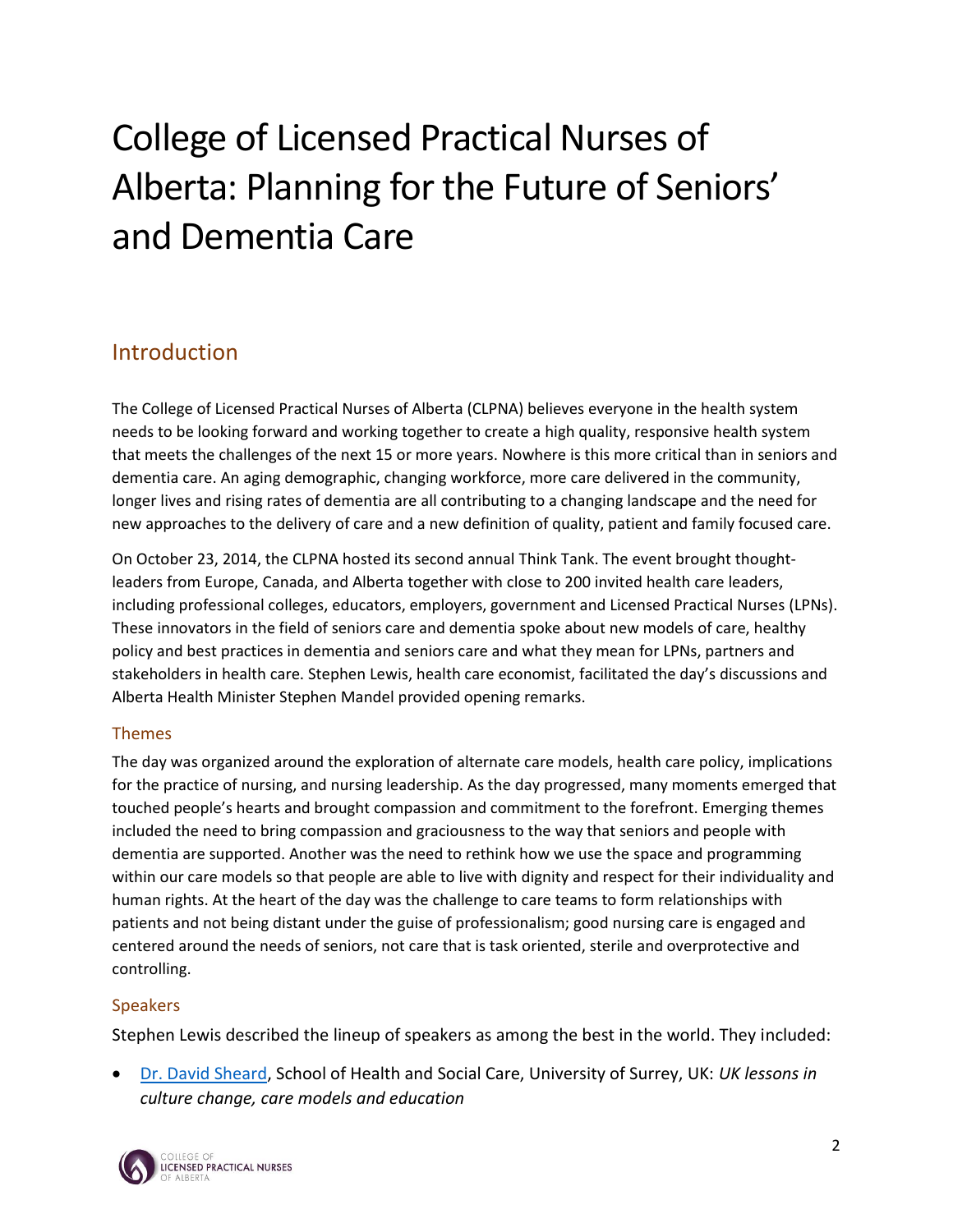- Eva Pederson, Director of Policy, [Aging Division,](http://sm.dk/en/responsibilites/social-affairs/eldercare) Government of Denmark: *Caring for the Elderly the Danish Way*
- [Eloy van Hal,](http://www.vanhaladviespraktijk.nl/index_bestanden/Page398.htm) Facility Manager of de Hogeweyk (The Dementia Village), Netherlands: *A Vision and the Outcome – de Hogeweyk*
- Christene Gordon, Director, Client Services and Programs, [Alzheimer's](http://www.alzheimer.ab.ca/) Society of Alberta [and NWT:](http://www.alzheimer.ab.ca/) *Rising tide of Dementia in Alberta – Innovative approaches for supporting providers and families*
- [Dr. Lili Liu,](https://rehabilitation.ualberta.ca/departments/occupational-therapy/contact-us/staff-directory/liulili) Professor, Rehabilitation Faculty, University of Alberta: *Assistive Technology and SMART Condo*
- Isabel Henderson and Nancy Guebert Co-Leads, [AHS Continuing Care Resolution Team;](http://www.albertahealthservices.ca/10113.asp) *AHS Service Plan for Improvement and Innovation for the Health System*

At the end of the day, selected participants met in focus groups to talk about what the day and implications for LPNs. Be there for our patients, they urged. Help us keep our patients and clients as the focus and ensure that we can support culture change. Create an environment within the health system that respects everyone's contribution. Support and advocate for compassionate, patient-centred nursing. Look for opportunities to collaborate with other health professionals and implement more inter-professional education.

The CLPNA will be using the 2014 Think Tank as a foundation for its work over the next year, working to support culture change within the profession and helping to better

meet the needs of LPNs as they work to provide compassionate and effective care.

The Think Tank is part of the CLPNA's commitment to ensuring the LPN profession is equipped with the skills of tomorrow. Licensed Practical Nurses are an integral part of caring for seniors and addressing the challenges of caring for increasing numbers of Albertans with dementia.



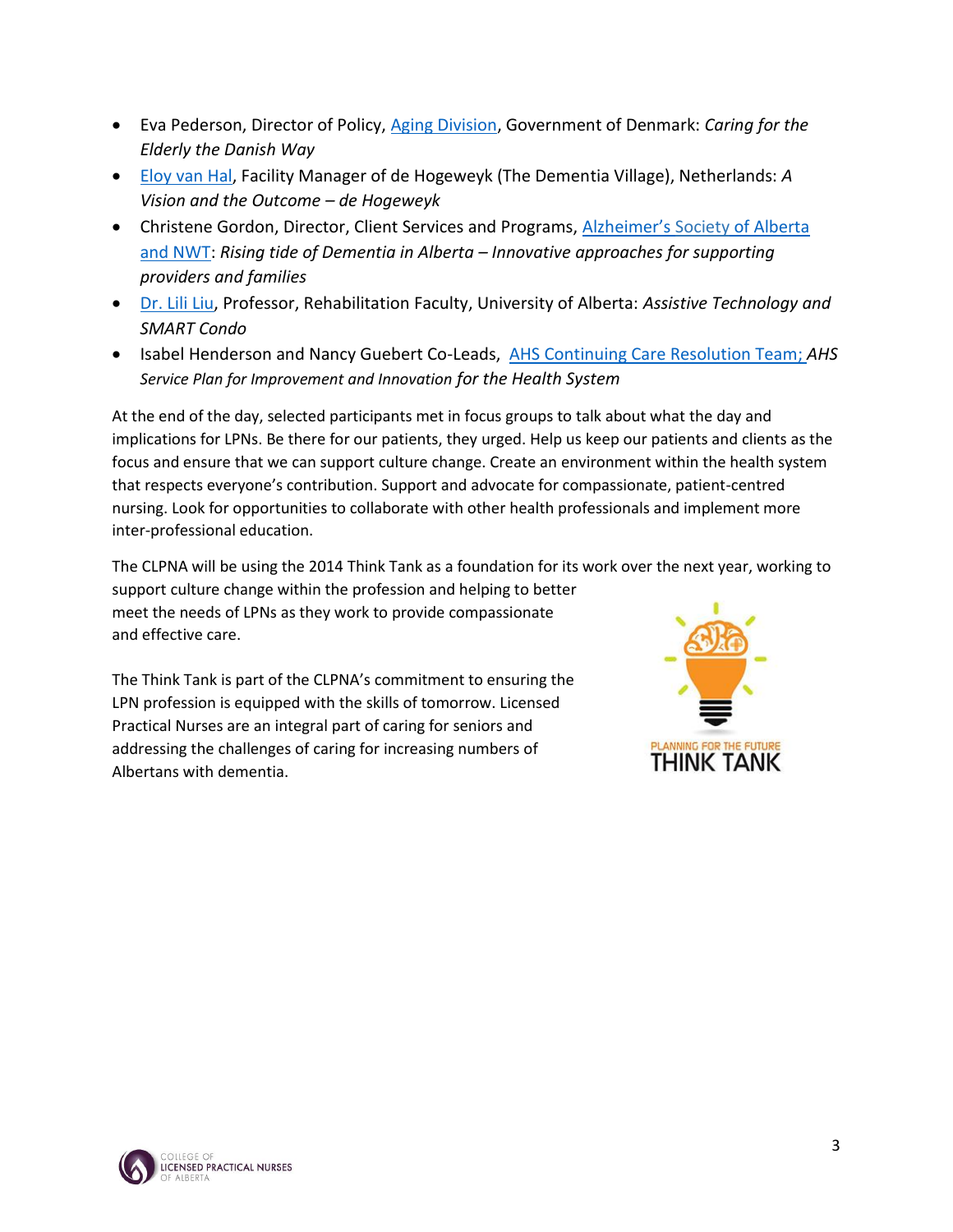

### <span id="page-4-0"></span>The Future of Nurses in Dementia Care: Lessons in culture change, care models and education: **[Dr. David Sheard](http://www.dementiacarematters.com/davidsheard.html)**, School of Health and Social Care, University of Surrey

Dr. David Sheard, founder of Butterfly Care for people with dementia in the United Kingdom, provided an impassioned and insightful talk about the importance of changing how we think about caring for people with dementia. He challenged everyone to rethink their views of people with dementia, to respect their rights and individuality. Nurses,health and social systems need to care for patients from a place of humanity and compassion and redefine the practice of nursing to one that sees the world through the eyes of the people they care for.

Dementia is everyone's problem and we cannot tolerate complacency and low expectations about the care provided to people. As well, care should be about people and not profits, said Sheard. In the UK, a review by a House of Lords Committee found that too often, nursing homes and hospitals deprive people of their basic freedom, their liberty and the protection of the law.

The answer is to change the approach to leadership, the culture and focus of care. Dementia won't kill your soul, but the institutionalization of care will, explained Sheard. He challenged nurses to be a person first and a nurse second. Far from being a message of blame, Sheard acknowledged that people go into nursing with heart and get stuck with policy, standards and surrounding that kill the spirit. Yet it is this spirit that results in the care that celebrates the person and enriches the lives of both those receiving care and the people providing that care.

Great dementia care asks that you be real, be a genuine authentic emotion-led person. Wearing a professional mask doesn't allow you to be that. A new form of professionalism is required where people lead from the heart.

David Sheard

At its heart is a new perspective on professionalism, where people lead from the heart and are emotionally attached. This may dramatically change someone's job description, where the priority moves from a focus on schedules and efficiency to measuring quality by the interactions. Meals might take two hours as everyone sits and talks about the photos that the staff member shows around to stimulate interaction and conversation. Sheard explained that nurses need to create positive social interaction - sharing, reminiscing and stimulating the senses, forming relationships and not being distant. When a person is very closed in, their need to connect is all inside.

People with dementia have human needs that require expression. Creating genuine personcentered care requires supporting staff in making the transition to thinking in new ways about how they spend their day and how they provide care. Person focused remains tuning into the person in front of you and think about their life and what is meaningful to them.

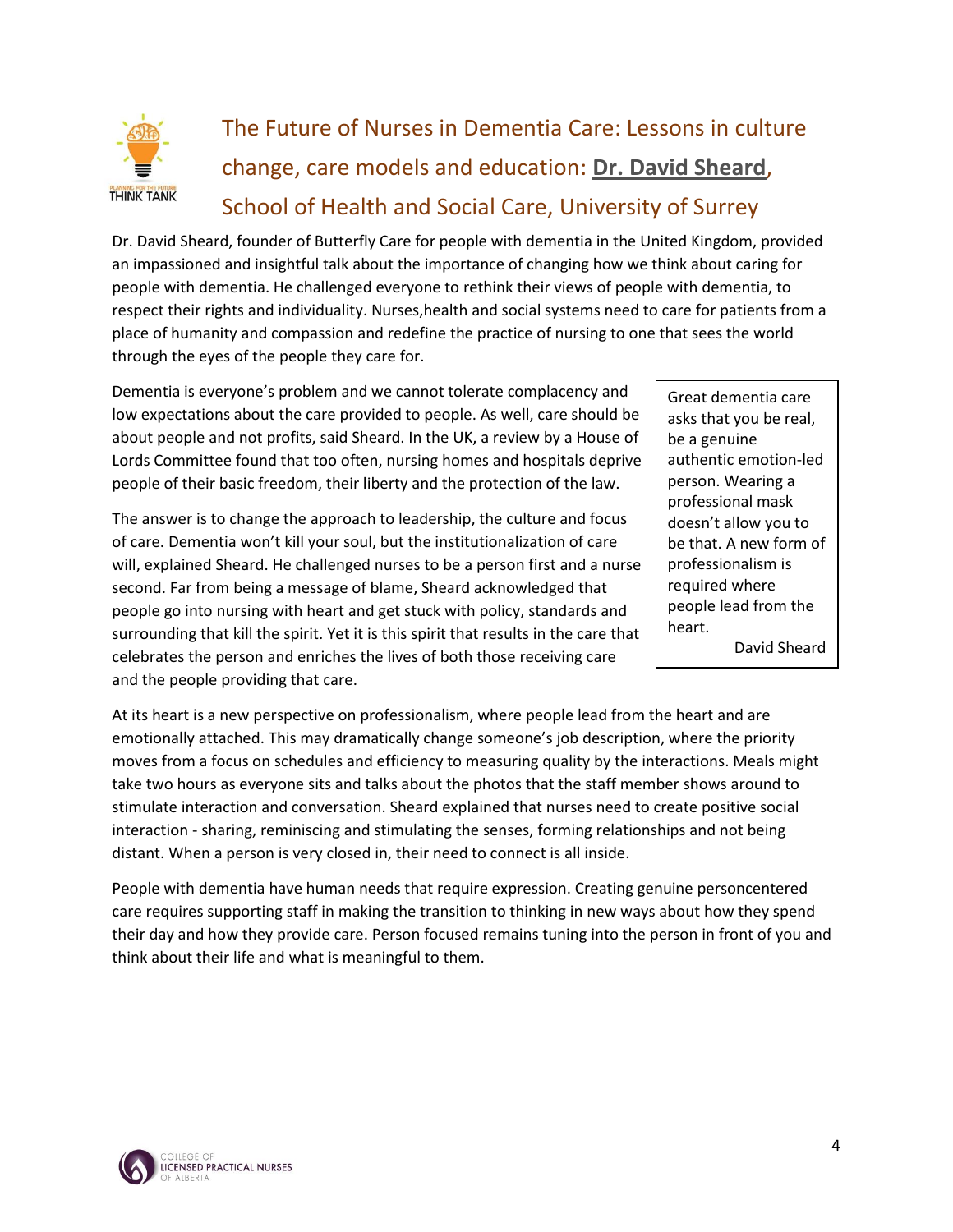#### How to Be a Leader:

- You need to become a theater stage manager by setting up rooms and corridors
- Attach every staff member to a number of people and make them responsible for that person's quality of life
- Sit still and watch five minutes of every day. Listen to the interactions.
- Model the behaviour you want to see happen.
- Butterflies flit and create moments. Be that butterfly.
- Sit and eat with people.
- Bring photos and fill your pockets with things to talk about.
- Make lunch last two hours.
- Check all unsupervised rooms regularly.
- Make shift handovers about people's lives.
- Capture the best moments of the shifts to remind each other about why you're there.

Transformation will take modern leadership and coaching. Teams will respond when they find they are working for someone they trust with their heart and not just their schedule. Transformation will include shifting from audits to quality of life measurements, removing institutional features and practices and focusing on the lives of the people in care. Genuine person-centred nursing is about helping patients and clients, being their friend, being everything to them. The most important in a person with dementia's life is creating moments for them that really matter for them, to give them moments when they can connect.

Sheard described the key principles around what really matters most to people with dementia. What matters most is what matters now; people change when they have dementia, so care shouldn't always be based on who they were. Another principle is that human rights need to be balanced with the duty of care: people with dementia should still have choice, even if we think it might not be the best care. If toast in the morning makes someone happy, let them have toast, even if there might be a healthier option. It's part of enhancing the quality of life as well as protecting people from harm. The least restrictive option is usually the best response. That means considering the emotional harm that may occur from not allowing any risk in life. Sheard also said that family feelings matter but can't dictate care; people may be basing their desired care on who the person was and not who they are with dementia – dementia changes people.

Making these changes in our institutions requires a change of culture and a change in what we think of as quality care for people with dementia. Within the nursing community, it will be important to call each other on negative culture wherever we find it. We need to ask ourselves: Is this what the people we care for want? Is this what they need? Does our language dehumanize people and if so, how do we change it?

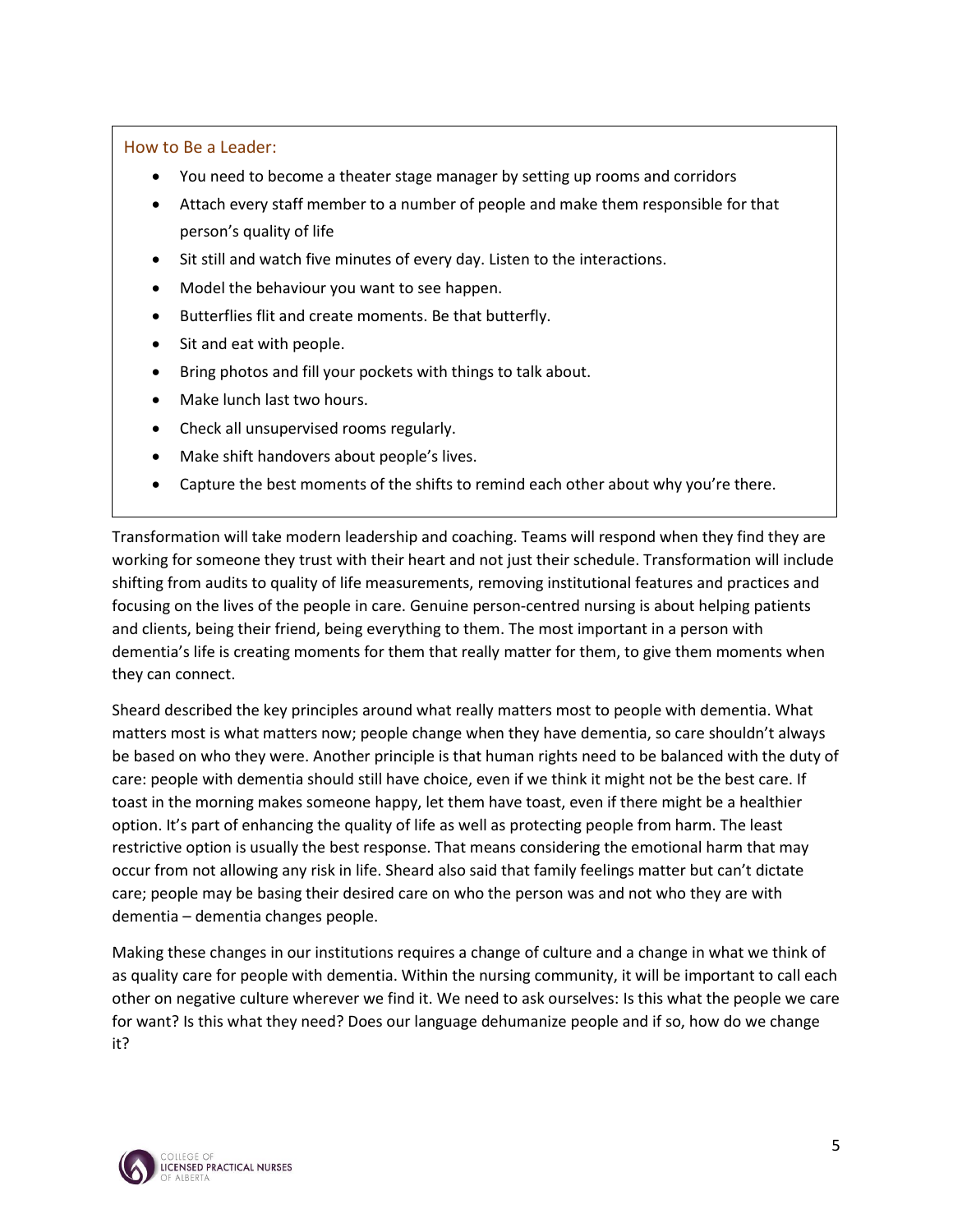Sheard ended by speaking about how this approach to care is about more than just dementia care and long term care. They are about all of our relationships with one another as a society. When people are dehumanized, they respond in inhumane ways. It's going to take leadership to make the change.

#### 10 Steps to Changing the Care You Provide

- Appreciate who you are and be that person first.
- Begin with the values that brought you into nursing.
- Combine your specialist knowledge and skills with compassion.
- Distance yourself from custodial models.
- **•** Empower encourage and enable staff on teams.
- Find out what your staff actually do and think about how to support them.
- Generate a nurse nurturing system.
- Have fun.
- Insist on care with intention.
- Join in and model the kind of care you want to see provided.

#### <span id="page-6-0"></span>Key Takeaways

- Dementia will not kill your soul. The institutionalization of care will kill your soul.
- Dementia care is about forming relationships and not being distant.
- Leading as a nurse is a matter of identity, a matter of beliefs. All you have is now.
- You can be an attached professional.

- <span id="page-6-1"></span> Information on dementia care matters and David Shear's consultancy and links to interviews: <http://www.dementiacarematters.com/davidsheard.html>
- The Gift of Alzheimer' a blog by Maggie La Tourelle: <http://thegiftofalzheimers.com/blog/>

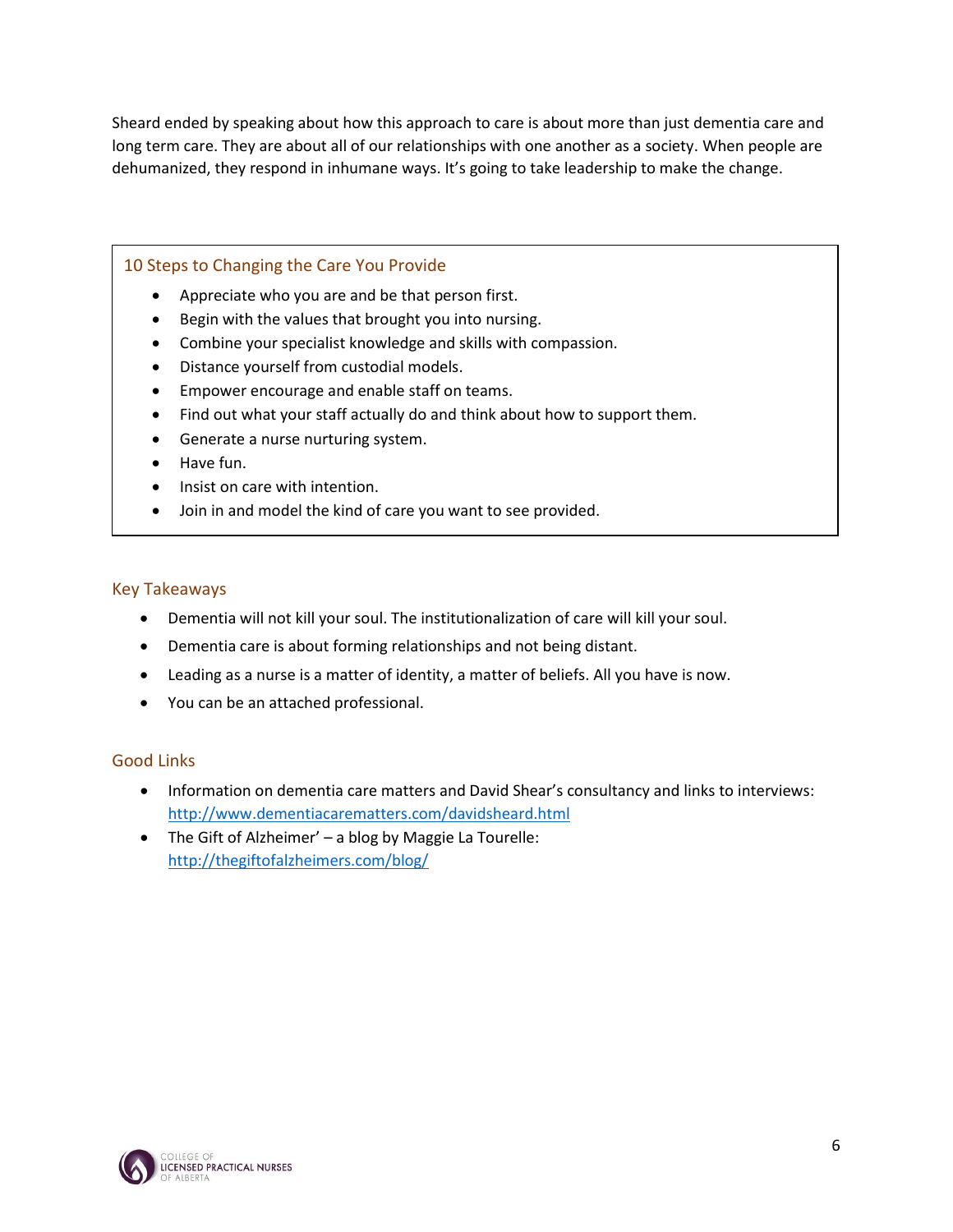

## <span id="page-7-0"></span>Government of Denmark: *Caring for the Elderly the Danish Way:* Eva Pederson, Director of Policy, **[Aging Division](http://sm.dk/en/responsibilites/social-affairs/eldercare)**, Ministry of Social Affairs

Eva Pederson linked into the Think Tank via Skype to talk about the Danish approach to caring for the elderly and how they changed care delivery to meet the challenges of an aging population. While it's a good news story that more people get older, said Pederson, one of the effects is that need for care increases after age 80. This reality is couple with demographic changes, which will see fewer people available to take care of older people.

In Denmark, health and social services are seen as going hand in hand for the elderly. When examining what needed to be done, they realized that care needed to be redefined with an increased focus on rehabilitation and support for daily living. They did this through three approaches: putting in place activating and preventive measures, placing more emphasis on home care, and changing the traditional nursing home model to a residential care setting model.

Activating and preventive measures focus on keeping people healthy, active and in control of their own life. In Denmark, preventive home visits are done once a year after people reach age 75. These visits are done by nurses or other professionals who are able to screen for declining health and signs of early dementia. The first line of response when people show signs of diminished capacity to care for themselves is introducing

Health and social services go hand in hand for the elderly. Eva Pedersen

preventive and activating activities (cultural, informative, physical and entertaining activities). Active, engaged people stay healthier and independent for longer periods of time.

Denmark has also shifted from conventional home care to rehabilitating care – helping people learn new ways of caring for themselves and staying healthy. This approach is supported by what people themselves are looking for; the new generation of elderly are more motivated to help themselves and live healthily. Rehabilitating care approaches have required a change in attitude among staff, recipients and their relatives; children and grandchildren are sometimes the ones who wonder why their parent or grandparent is being pushed to participate in activities and need information in order to understand the benefits.

Home care is targeted to those who don't have the ability to benefit from rehabilitation and who are unable to perform certain tasks in their own home. This includes:

- $\bullet$  Practical assistance cleaning and shopping
- Personal assistance bathing shaving, getting in and out of bed
- Meals on wheels

Denmark has been able to accomplish a 75 percent rate of people from 80 to 84 still in their own home and at age 90+, 30 percent are also at home. Denmark hasn't built traditional nursing homes since 1987. Instead, they have changed to residential care settings where people have their own flat in the compound because some people won't receive sufficient care in their own home. Even in a nursing

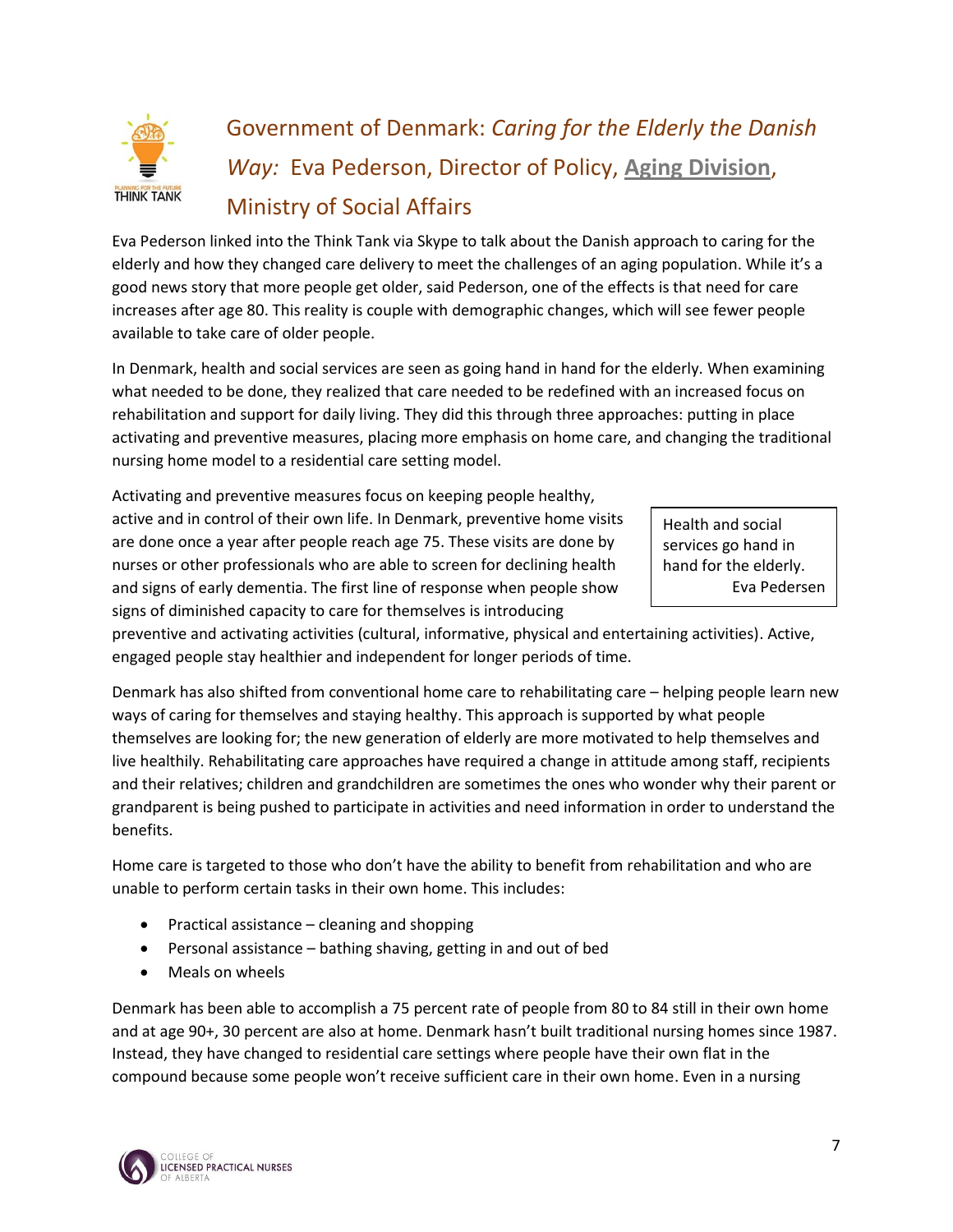home, rooms are built as individual flats with two rooms, a private bath and a kitchenette. People living in the flats are tenants and have the same legal protection as other tenants.

The core values in nursing homes include a respect for the individual and a belief that how people lived their life before they needed care should influence their life in care – for example, if you slept in late all your life, you should be able to continue to do so. Denmark builds in a respect for dissimilarity, focuses on humanity (dignity), and works to ensure that people have pleasant experiences every day and maintain contact outside the nursing home.

This includes dignified end of life care because almost always, the residential care centre is the last place people will live. Care is based on a belief that death is a part of life and that people shouldn't feel alone with regard to this reality and are able to talk about it.

Overall, there are many benefits of people living with more control of their lives. They are empowered and more satisfied, society at large benefits from them remaining active participants, and caregivers have increased job satisfaction.

#### <span id="page-8-0"></span>Key Takeaways

- Health and social services go hand in hand.
- We need to focus on rehabilitation and support for daily living and help people learn new ways of caring for themselves.
- **•** Screen early. Screen routinely. Screen selectively.
- Choice, respect for individuality, and dignified end of life care are core values.

- <span id="page-8-1"></span> A better way to care for the aging: [http://thechronicleherald.ca/careincrisis/1168351-a-better-way-to-care-for-the](http://thechronicleherald.ca/careincrisis/1168351-a-better-way-to-care-for-the-aging#.VHZjdslRcV8)[aging#.VHZjdslRcV8](http://thechronicleherald.ca/careincrisis/1168351-a-better-way-to-care-for-the-aging#.VHZjdslRcV8)
- **Ministry of Children, Gender Equality, Integration and Social Affairs** <http://english.sm.dk/en/responsibilites/social-affairs/eldercare>

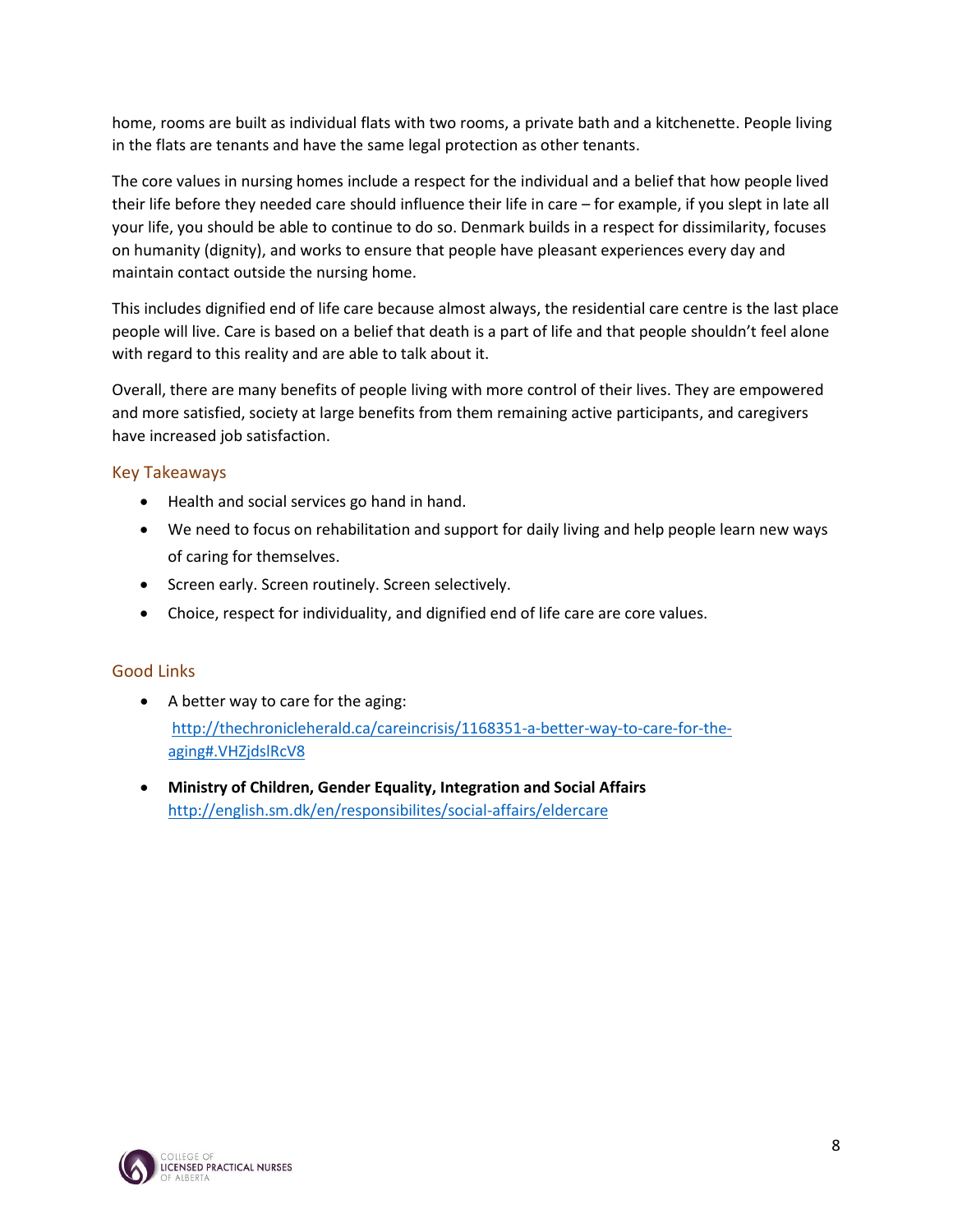<span id="page-9-0"></span>

Eloy van Hal is the facility manager of de Hogeweyk, a ground breaking care setting for people with dementia. Van Hal explained that while dementia changes our reality, it doesn't change our humanity and need to live our lives as lived before, in small groups with a lifestyle that is as close to the same lifestyle we enjoyed before dementia. What the person likes may change, but they still will have preferences and need to be able to control their environment.

In de Hogeweyk, the dementia village is set up as a controlled environment described as a "real life environment" that isn't reality. The environment is created knowing that people with dementia do have different needs for care and that the truth they can live with is going to be more controlled than prior to the dementia. de Hogeweyk believes that a traditional nursing home confuses the person with severe dementia on a daily basis; the person with severe dementia needs support to live his life as usual. Living together with strangers can be good if those strangers have the same lifestyle and can become friends.

De Hogeweyk has 23 homes with six to seven residents in each. The method of care is based on an integrated model that incorporates living, wellbeing and care, and is based on a vision of what is normal life, laid onto a framework of the realities of living with severe dementia. Its pillars include favorable

surrounding, a normal environment that also mimics different lifestyles. Each home has a front door, living room and kitchen, and people have their own bedroom. The household is run like households all over Holland – people clean the house, do the laundry, prepare and eat meals together, and do the shopping. People step out their front door and enter a street scape.

Our solution is to let people have normal lives. Eloy van Hal

Within the village, there is a supermarket, shops, hair stylist, a library, theater, art gallery, etc. De Hogeweyk is accessible to everyone. People from the community can come in and go to the local art gallery and have a coffee. There is one locked door at the entrance to the village/community. Many of the village's events take place in small settings because it's more like what people would experience in normal life. They also have a restaurant, because going to a restaurant is also part of normal life. About half of the space is outdoors.

The model is also based on social values. Van Hal asked people to think about Sylvester Stallone and Woody Allen. While both are actors, wealthy and famous, their lifestyles are very different and we can imagine them not being comfortable in the same surroundings. The segmentation within de Hogeweyk is based on seven lifestyles common throughout Holland at this time and care plans and placements are based on the lifestyle people had:

- Urban open outgoing, talkative
- Traditional traditional, handicrafts, mashed potatoes
- Homey traditional, cosy

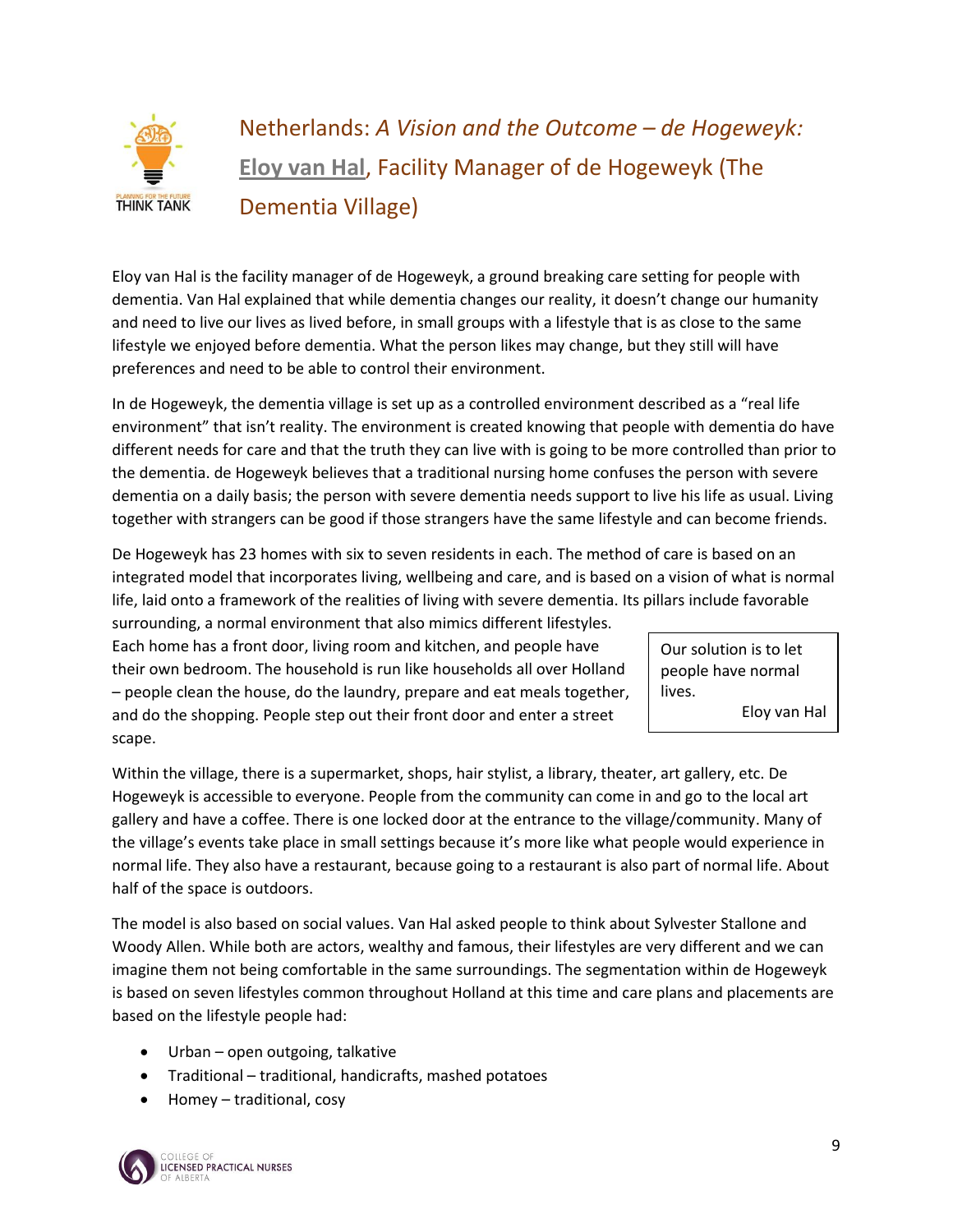- Indonesian
- Upper class manners, classical music
- Cultural the arts, wine, vegetarian meals
- Christian sober, religious music, praying

Employees and volunteers are described as the pillars of the village. There is one team in every house and every team has a first responsible caregiver responsible for life and care plans and coordinating the living, wellbeing and care for each resident. Daily support includes a nurse, physician or psychologist when needed. Other care available to residents includes physiotherapy, social work, occupational therapy, etc. Teams are supported by a night team and caregivers. The budget is about \$7,000 per month per resident.

Van Hal believes that the village approach can be implemented even in old infrastructure. Start by asking "what do I want when I'm old and have dementia?" Exercise, fresh air and daylight, view of nature, social contacts, a pleasant atmosphere and a set table is good for people. Living in a group of six is better for us than 10.

There is an element of risk when people with dementia have the freedom to live their lives as normally as possible. Families have to accept and understand the vision and that there is some risk for residents. However, there is risk in every environment and de Hogeweyk has found that there is less harm created by people being able to sit by a fountain, for example, than might be thought. At de Hogeweyk, they've found that residents are less aggressive because of the increase in space to walk around, fresh air, exercise, daylight and freedom. There are no bedridden residents and the "nursing home" is backstage.

The experiment is working and von Hal says that De Hogeweyk 3.0 may include people without dementia living alongside those with dementia.

#### <span id="page-10-0"></span>Key Takeaways

- Need situations that recreate real life environment with the nursing home in the background.
- Need to acknowledge that one size does not fit all.
- Need to integrate dementia living with the community.
- Need to acknowledge and accept some risk.

- <span id="page-10-1"></span> BBC Video: Dementia patients in Dutch village given 'alternative reality' <http://www.aplaceformom.com/blog/2013-6-14-de-hogeweyk-dementia-care-revolution/>
- A Place for Mom Blog Post: The de Hogeweyk Dementia Care Revolution <http://www.aplaceformom.com/blog/2013-6-14-de-hogeweyk-dementia-care-revolution/>

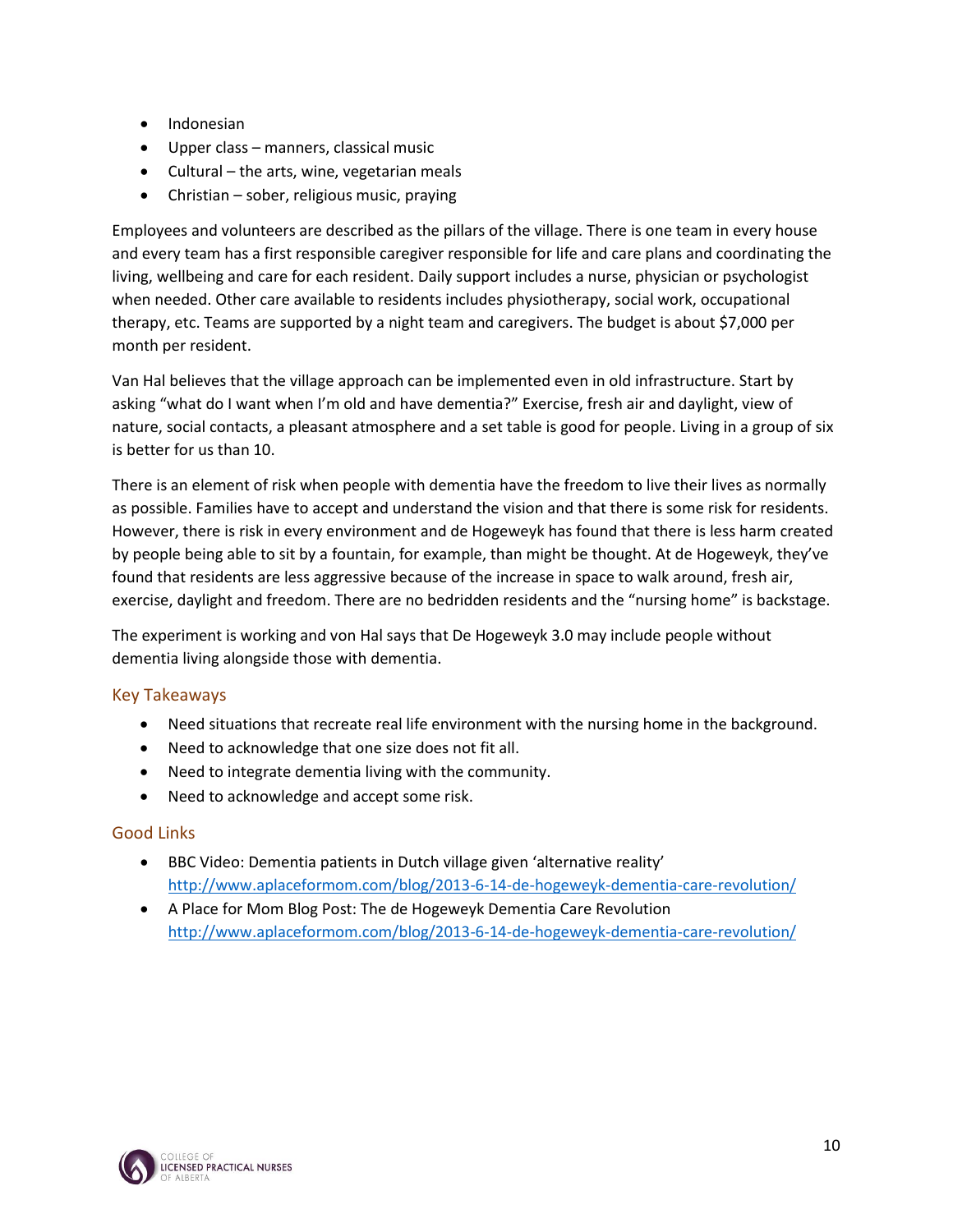

<span id="page-11-0"></span>*Rising Tide of Dementia in Alberta – Innovative approaches for supporting* providers *and families:* Christene Gordon, Director, Client Services and Programs, **[Alzheimer's](http://www.alzheimer.ab.ca/)  [Society of Alberta and NWT](http://www.alzheimer.ab.ca/)**

In Canada today, approximately 500,000 people have dementia and that number is projected to rise to 1, 000,000 by 2038. Christene Gordon spoke about the toll this is taking on the people with dementia and their caregivers, asking the question: How are we going to meet the needs of people who need our support and need our care? She emphasized the need to humanize the face of dementia, adding that behind every statistic is a real person.

Work is being done to stem the tide. There are four areas of study/hypotheses in the field of dementia, including the role of exercise, primary prevention programs and support for dementia patients and

families. Studies are showing that exercise can reduce incidence by 50 percent and primary prevention programs can delay dementia's onset by two years. Other research is looking into how to support caregivers, as well as reduce the burden on them. Families don't know what they don't know and neither do professionals. There is no one spot where all the information is gathered and studies point to the benefit of assigning a system navigator to all dementia patients.

The Alzheimer's Society offers several programs to support families and people with dementia. First Link is a direct referral service from physicians and other health providers that works with people as early as possible. Referral to First Link is considered best practice in the provision of dementia care.

Another service, the ASANT Café, is an online space for people with dementia and their families dealing with dementia. The site is a safe, private place for anyone affected by Alzheimer's disease and other dementias. While online, they can join in discussions, communicate with

Language forms our thoughts, which then form our actions. Rather than saying we need beds, let's talk about needing places for people to live. As well, objects are placed. People may move to a care community. They are not placed. And don't label people as sundowners or bed blockers. Christene Gordon

others about their experiences and ask questions and watch videos. In 2015, a further online experience will be launched for extended services.

Gordon ended with a call to action. Canada needs a national dementia strategy to look at all the aspects that go into providing the best quality of care to people living with disease. We also have a massive need for culture change, she added. That culture change needs to occur in long term care, assisted living, home care and acute care. She pointed to standards that look at the paperwork, rather than the lived experience of people. We need to become partners in care with people, not care providers. Finally, she reminded people that although the society is called the Alzheimer's Society, it is about all dementias.

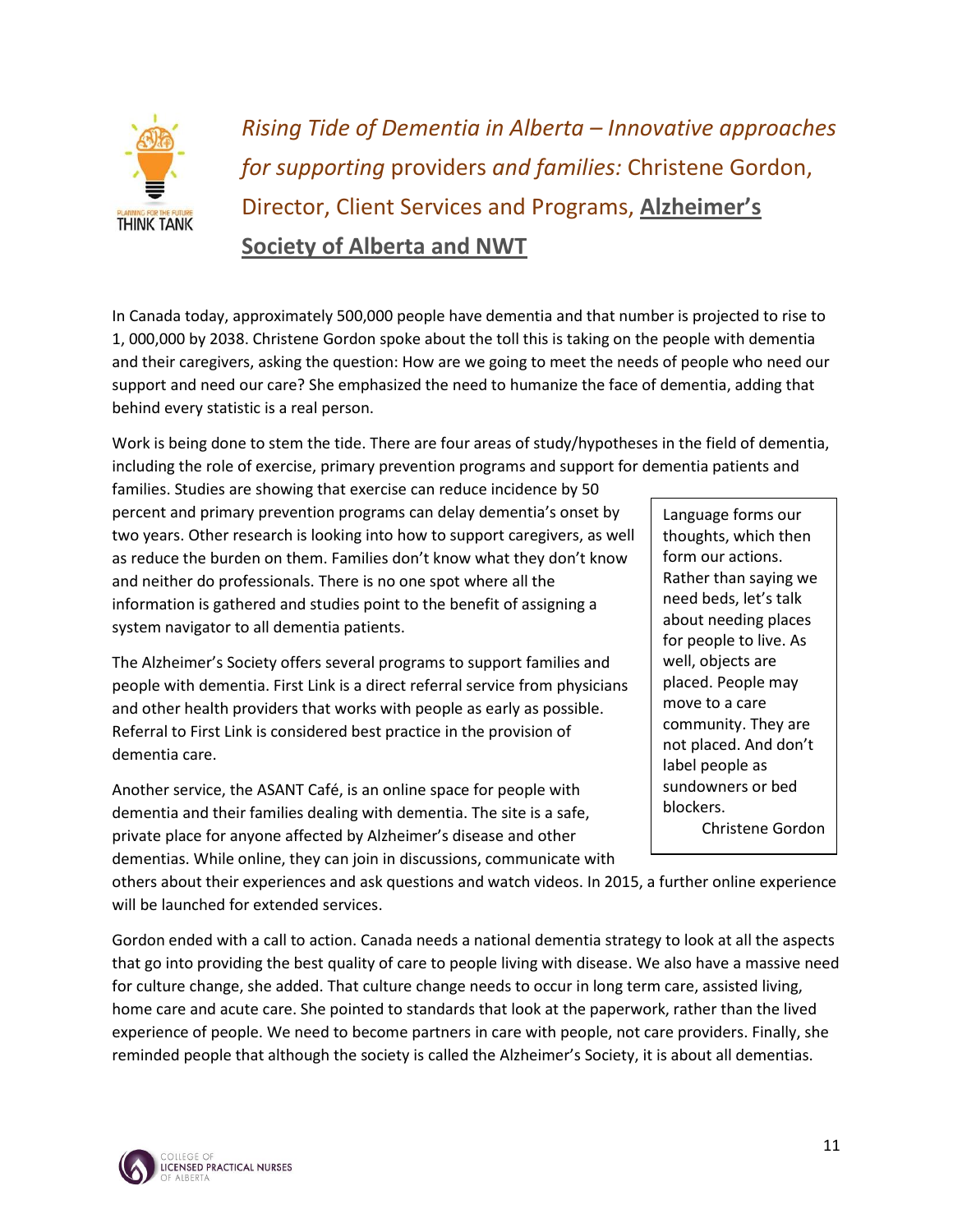#### Family Phases of Caregiving and Needs at Each Phase

*Pre-diagnostic*

 Growing awareness that something is wrong and need to decide how seriously the family should take memory lapses and other little things.

*Diagnostic*

 Help to obtain a diagnosis; deal with issues of fear, sadness, anger and denial; and help provide people with access.

*Role Change*

- As the person moves from being an independent adult into someone who needs support, people's roles in the family change as the caregiving system is organized. *Continued caregiving*
- Helping people adapt the things they love so they can still do them and families need help in order to stave off burnout.
- *Transition to alternative care*
- Issues around guilt. Marks a shift to collaborative caregiving and bringing in different people and supports. Having respite and other supports are important.
- *End of life*
- Families are faced with decisions regarding care and treatment at end of life. There is a need to help families develop an image of a good death, including important rituals and legacies which will help bring closure and meaning at the point of death.

#### <span id="page-12-0"></span>Key Takeaways

- We need to support families throughout the dementia process.
- Language matters. Let's talk about needing places for people to live, not beds. Let's talk about moving people to a different care community, not placing them.

- <span id="page-12-1"></span> Alzheimer's Society of Alberta and Northwest Territories <http://www.alzheimer.ab.ca/>
- ASANT Café <https://www.asantcafe.ca/>

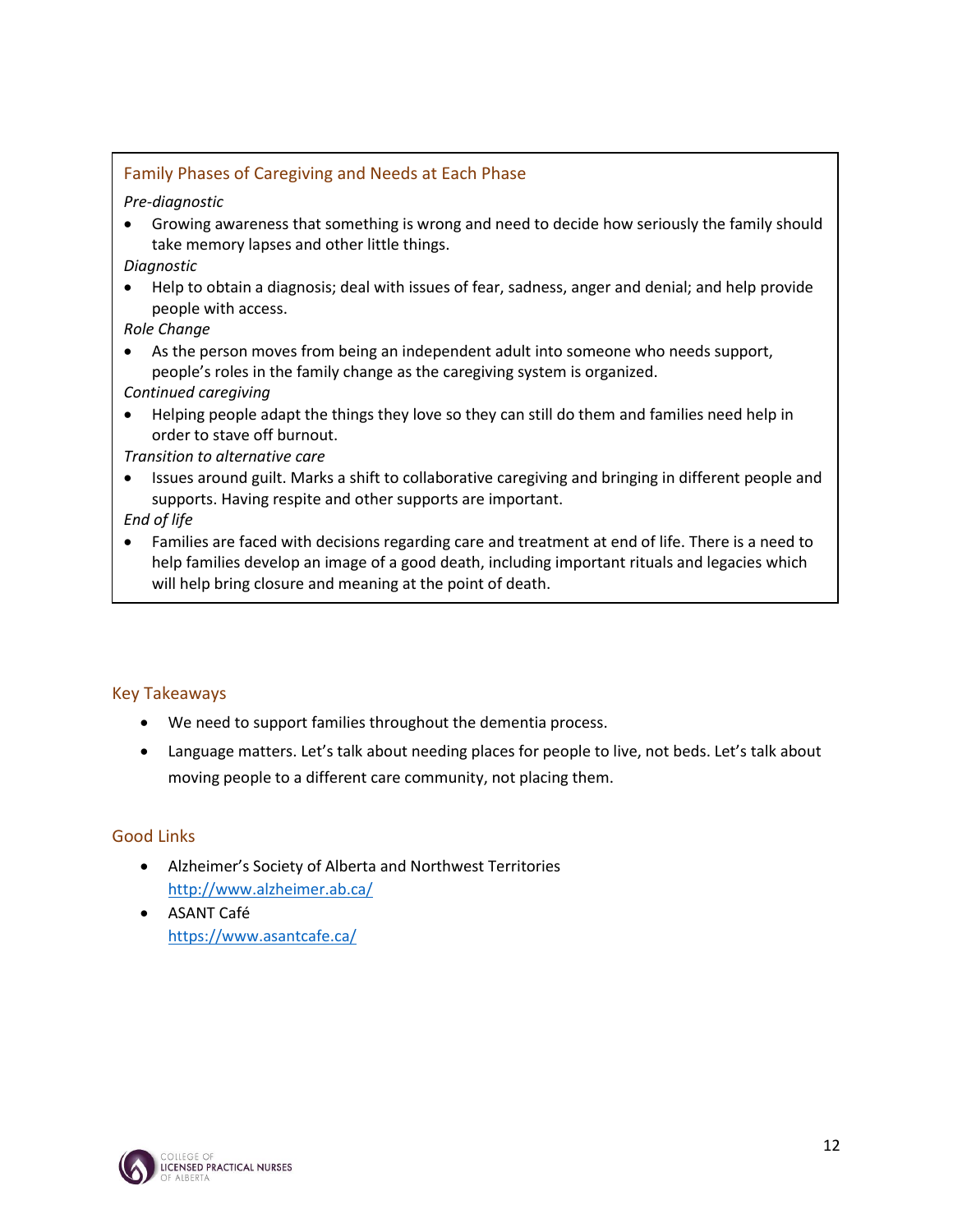

### <span id="page-13-0"></span>Seniors Care, Dementia and Innovation: [Dr. Lili Liu,](https://rehabilitation.ualberta.ca/departments/occupational-therapy/contact-us/staff-directory/liulili) Professor, Rehabilitation Faculty, University of Alberta

Alberta's continuing care strategy emphasizes aging in the right place. The Rehabilitation Faculty is looking at ways to use technology to enhance home care, assist people transitioning from continuing care to home or community, and technology for medical and safety monitoring. The field is moving very quickly and the faculty has gone from looking at pilot projects and studies to using a "Just Do It" philosophy.

Specific areas being addressed using technology to support aging in the right place include:

- Medication adherence
- Wandering detection
- Fall detection
- How to support health care providers with technology

This is part of the new field of gerentechnology, defined by the International Society for Gerentechnology as "designing technology and environment for independent living and social participation of older persons in good health, comfort and safety." Gerentechnology includes the analysis of meaningful data collected at home or in healthcare settings to better support people.

Dr. Liu provided information on the independent living suite at Glenrose Hospital. The suite is a focal point for transitioning patients or clients to home. People can stay there with family as if they were in their own home and learn to use affordable assistive technology to help them live independently. Liu pointed out that when they talk about a smart home, they aren't interested in the kind of home we think of with smart fridges, etc. They are talking about homes that support people, for example cupboards in the kitchen that move up and down so different people can reach them.

Another innovative facility is the University of Alberta's Smart Condo. One of six simulation spaces in the Edmonton Clinic, it involves industrial design and pharmacy as well as medicine. There are two scientists involved, one working with data architecture and the other with sensors. The Smart Condo is a fully equipped one bedroom home. It's smart because it's low tech and incorporates universal design principles, including home health technologies such as sensors, medical devices and prototypes, and ehealth software. The condo is a space for inter-professional education and research

Technology needs to be married with common sense, particularly around the reaction to information. Calling an ambulance is not the appropriate response for every fall that is detected, for example. As well, a monitoring centre is required and that brings out issues around the technology, privacy, etc., especially where technology is being brought into Canada from the US.

Examples of research being done include the use of mobile devices for home and community assessment, using technologies in assisting workflow for health care aides, using mobile devices instead of pencil and paper assessment an using technology to assist in medication adherence, and having

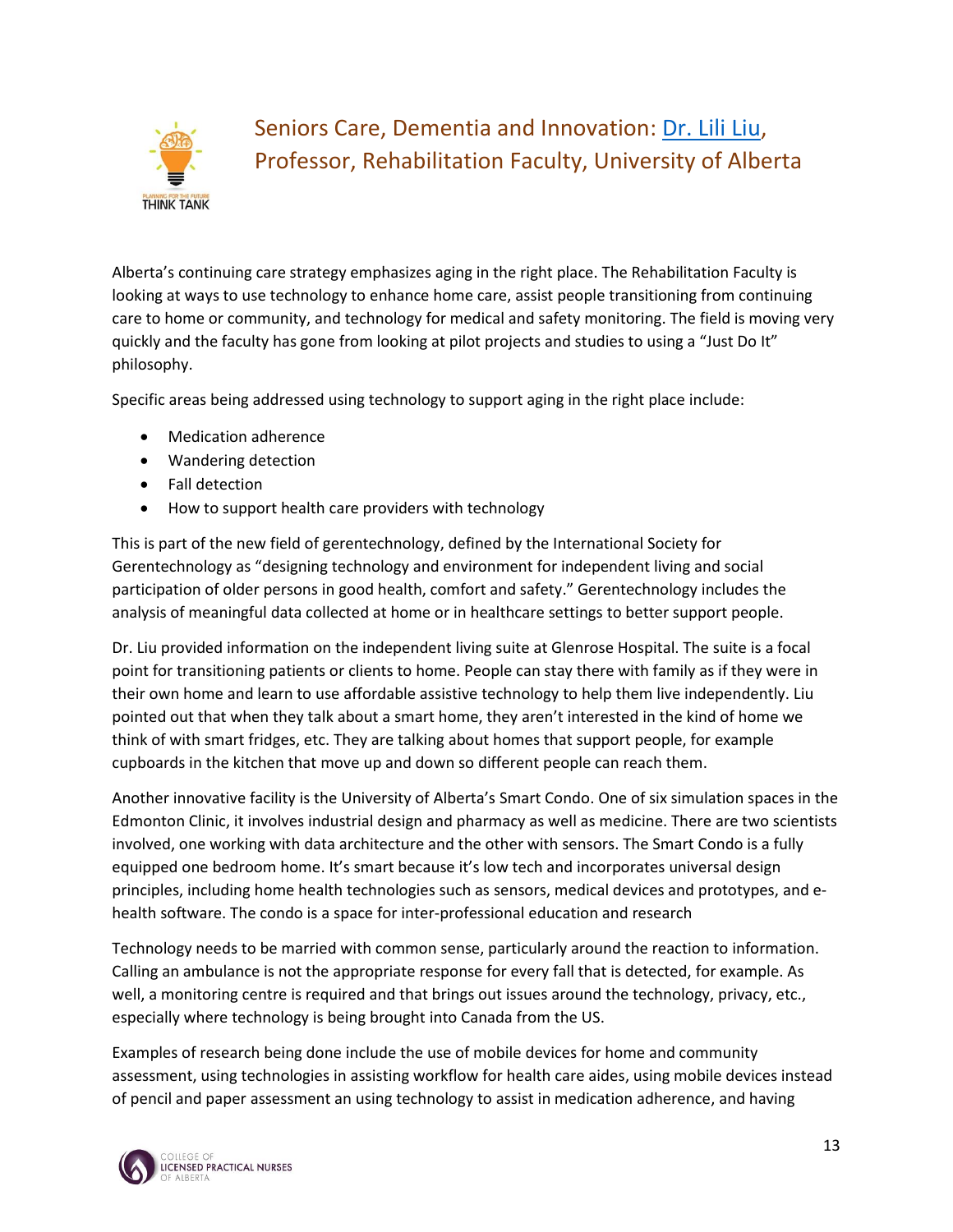health care aides use smartphones to take pictures of emerging skin conditions and messaging them to a nurse for timely care advice.

Work is also being done to enhance user acceptance. User acceptance is based on

- What you expect the technology to do for you and your clients
- How much effort it requires of you
- How influenced you are by your social circle
- Your employer's support of your use of technology
- Your personal comfort level
- Whether the use is voluntary or mandatory

#### <span id="page-14-0"></span>Key Takeaways

- Gerentechnology is about designing technology and environments for independent living and social participation of older persons in good health, comfort and safety.
- Technology can support health care providers.
- Technology can support people in doing the things they want to do.
- Technology needs to be married to common sense it's about the user.

- <span id="page-14-1"></span>• International Society for Gerentechnology: <http://gerontechnology.info/index.php/journal/pages/view/isghome>
- Learn more about the Smart Condo: [http://www.hserc.ualberta.ca/en/Research/OurResearchPartners/AcademicLeadsLiliLiuandEleni](http://www.hserc.ualberta.ca/en/Research/OurResearchPartners/AcademicLeadsLiliLiuandEleniStroulia.aspx) [Stroulia.aspx](http://www.hserc.ualberta.ca/en/Research/OurResearchPartners/AcademicLeadsLiliLiuandEleniStroulia.aspx)
- Article on Glenrose Hospital's independent living suite from the Edmonton Journal: <http://www2.canada.com/topics/travel/story.html?id=5750088>

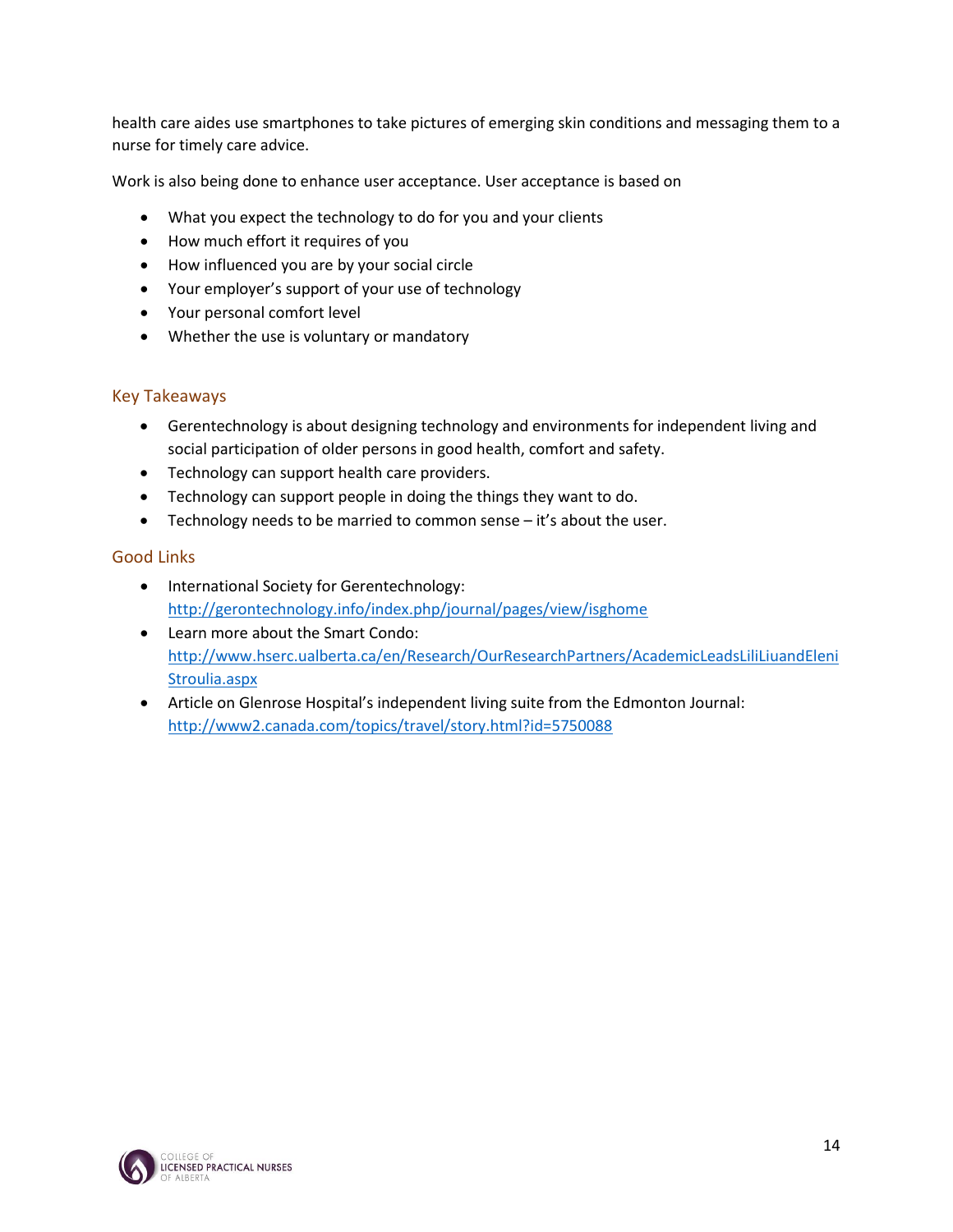

<span id="page-15-0"></span>Isabel Henderson and Nancy Guebert Co-Leads, [AHS](http://www.albertahealthservices.ca/10113.asp)  [Continuing Care Resolution Team;](http://www.albertahealthservices.ca/10113.asp) *AHS Service Plan for Improvement and Innovation for the Health System*

Henderson and Guebert have been reviewing the long term care system within Alberta Health Services. Describing the project as a six month marathon, the pair were given a mandate to:

- Look at high level scan of home care, supportive living and long term care
- Review the continuing care concerns line and email
- Connect with clients, families, the public and stakeholders
- Identify strengths and opportunities in all sectors including educational opportunities

"*Will you be ready to care for me?"* Part of their approach has been to talk to people about their experiences and listen to their stories. One family related to them how their mother was in long term care and was often left sitting alone in the dining room while staff took care of others. She told her daughters that she often felt like a thing. Despite a care plan that prescribed exercise and an emphasis on mobility, the woman wasn't helped to move around and ended up losing mobility. An examination of the situation found there were issues around staffing, communication, and resources, including the importance of volunteers.

As they've conducted their examination, six areas of concern have emerged:

- Access
	- o People are waiting for beds, information and service
- Quality
	- o Responsive to call bells
	- o Activities of daily living
	- o Psychosocial and emotional support
	- o Goals of care
	- o Wound care
	- o Dementia care
- Communication
	- o Delay in response to access concerns
	- o Reluctance to share concerns
	- o Using technology to help others participate
- Transition.
	- o Delays in referrals
	- o Transfers between facilities
	- o Too many moves leading to questions about how can we care in place
	- o Ensuring that people are in the right place the first time

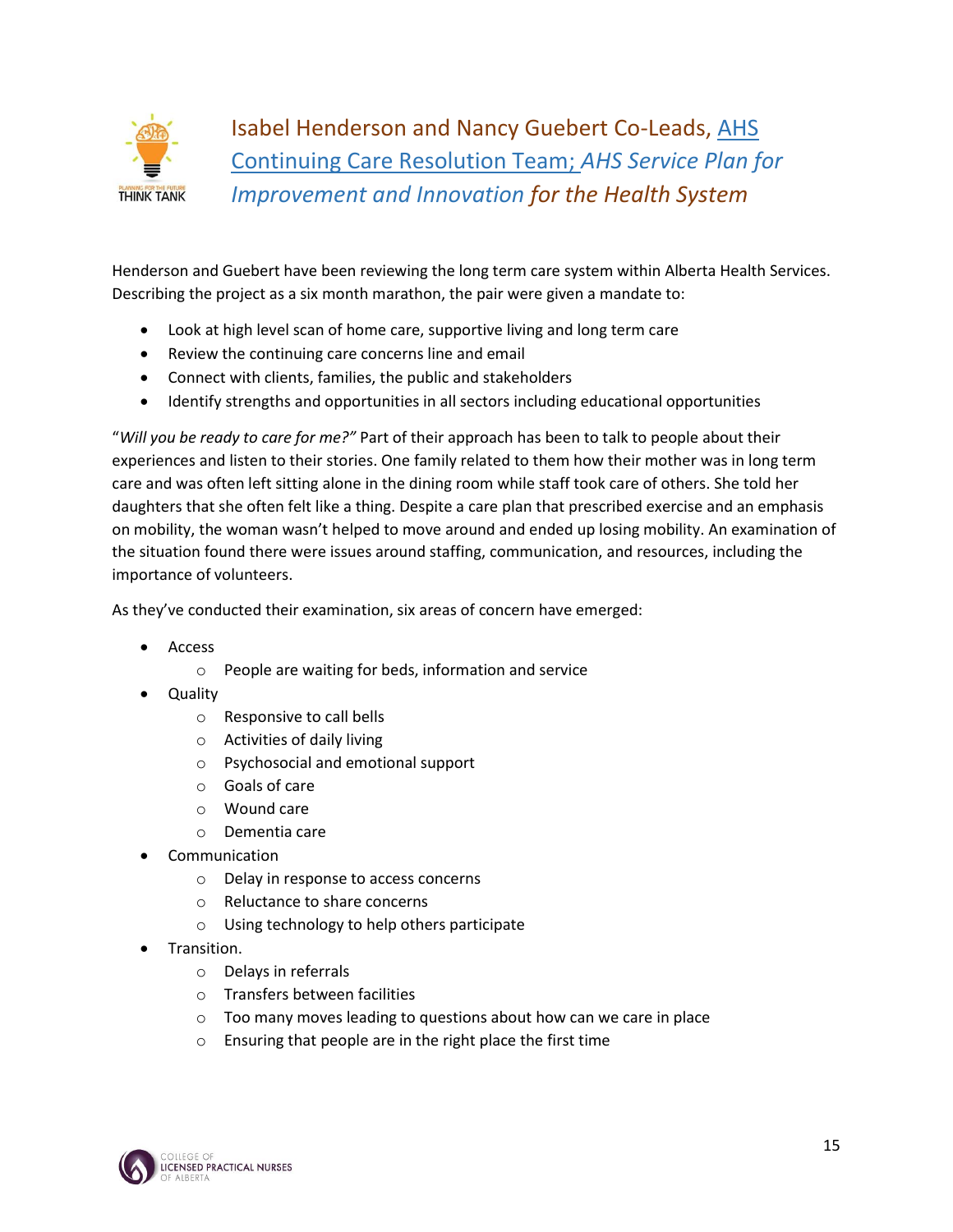- Facilities
	- $\circ$  Temperature, food, cleanliness and homelike versus institutional like setting
- Other Issues
	- o Multiple audits and standards
	- o Way finding and public ability to figure out how the system works

The work plan that is beginning to take shape involves improving information and coordination for residents, families and the public, including expanded support for caregivers and streamlines case

coordination. Another area is staff, including putting leadership at the front line, empowering people to take local action, valuing and supporting staff and supporting collaborative practice. From a system perspective, they have identified the need for a clear vision, a focus on person-centered care, and shared leadership. Work also needs to be done in acute care so that people can transition back to the community and don't lose quality of life.

We work in the resident's home. They do not live in our workplaces. Isabel Henderson and Nancy Guebert

LPNs are an important part of the care team. They have the required assessment and reporting skills, can lead and encourage teams, and practice independently or collaboratively. LPNs also have the knowledge and skills to manage care for people with complex needs. There is also a significant role for LPNs in restorative care, with its focus on rehabilitation, recuperation, and optimizing mobility.

Client and family engagement is another part of the way forward. People need support in planning their home environments, assistance in their role as caregivers and ability to connect early with home care. It's important to look at collaborative care planning, care delivery, shared decision making and outcomes – it isn't about the title you have; it's the knowledge you bring.

#### <span id="page-16-0"></span>Key Takeaways

- Partnership is what we do with families and patients, not what we do for them.
- True leaders don't create followers, they create more leaders.
- Leaders think about solutions. Followers talk about problems.
- We need to ensure that we have homelike environments and involve caregivers. In part, that means things like balancing food safety, liability and risk.

- <span id="page-16-1"></span> Alberta's continuing care system, AHS: <http://www.health.alberta.ca/services/continuing-care.html>
- AHS Continuing Care Concerns <http://www.albertahealthservices.ca/10113.asp>